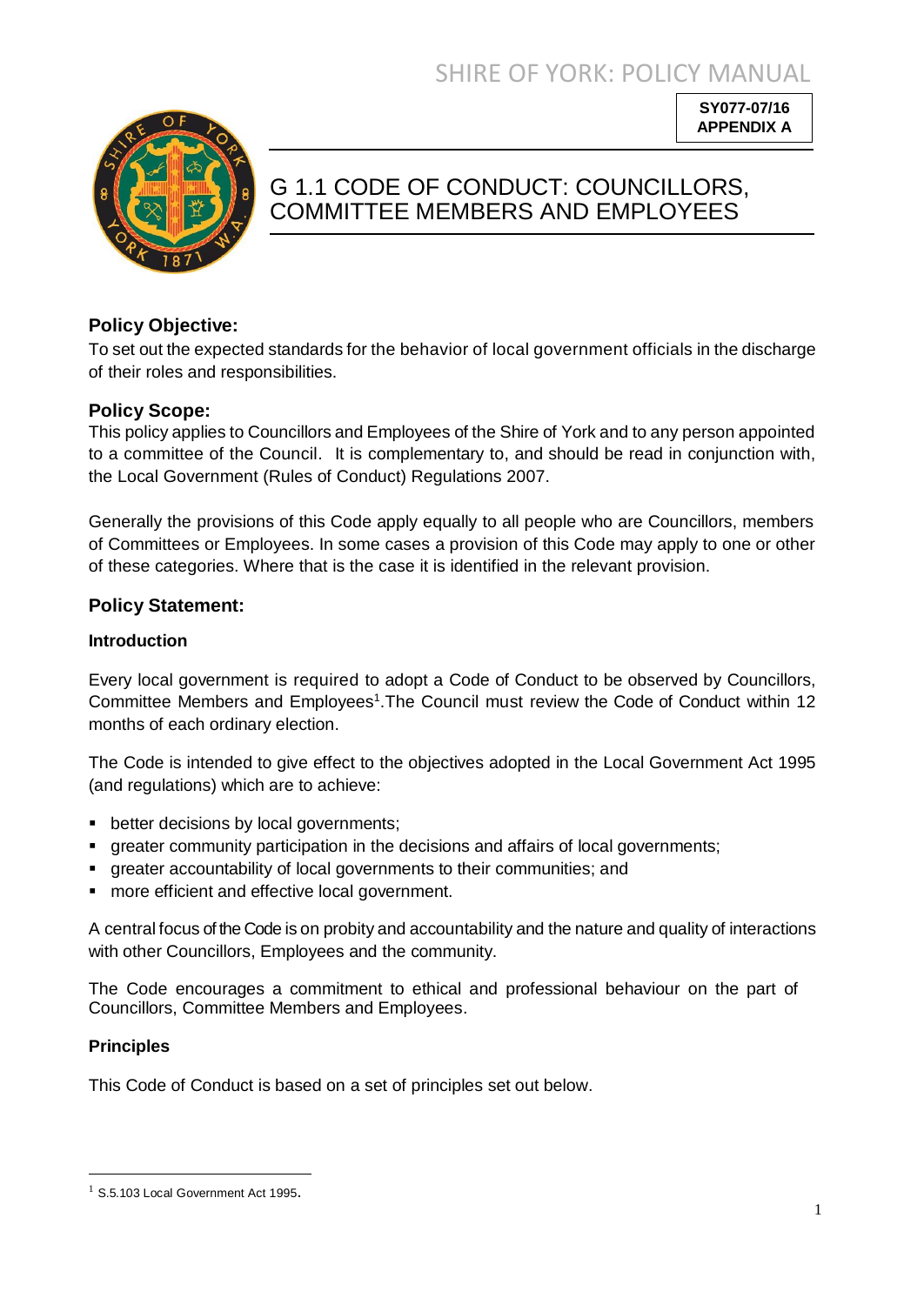Councillors, Committee Members and Employees:

- (a) are committed to giving effect to the requirements of the Local Government (Rules of Conduct) Regulations (Reg 3) in all aspects their roles. These are:
	- acting with reasonable care and diligence
	- acting with honesty and integrity
	- acting lawfully
	- avoiding damage to the reputation of local government
	- being open and accountable to the public
	- basing decisions on relevant and factually correct information
	- treating others with respect and fairness
	- not being impaired by mind affecting substances
- (b) do not place themselves under any financial or other obligation to any individual or organisation that might reasonably be thought to influence them in the performance of their duties;
- (c) m a k e decisions solely on the basis of public interest, merit and in accordance with statutory obligations. This includes the making of appointments, awarding of contracts or recommending individuals for awards or benefits.
- (d) are open and transparent about their decisions and actions, and the reason for them.
- (e) always act honestly. They will declare private interests that may be relevant to their public duties and take steps to resolve any conflicts in such a way that protects the public interest.
- (f) treat each-other and members of the community with respect at all times. People are treated fairly and without discrimination or bias.
- (g) lead by promoting the involvement of people in local government processes and in developing trust between the Shire and the community.

#### **Provisions**

#### **1. Statutory Framework**

- 1.1 This Code of Conduct complies with and is developed within the provisions of the Local Government Act 1995 (Section 5.103 – Codes of Conduct) and the Local Government (Administration) Regulations 1996 (Regulations 34B). The Code complements these statutory requirements but should any conflict arise between this Code of Conduct and the Local Government Act (LG Act) and Regulations, the latter prevail.
- 1.2 Councillors, acknowledge their activities, behavior and statutory compliance obligations are subject to the Local Government (Rules of Conduct) Regulations 2007.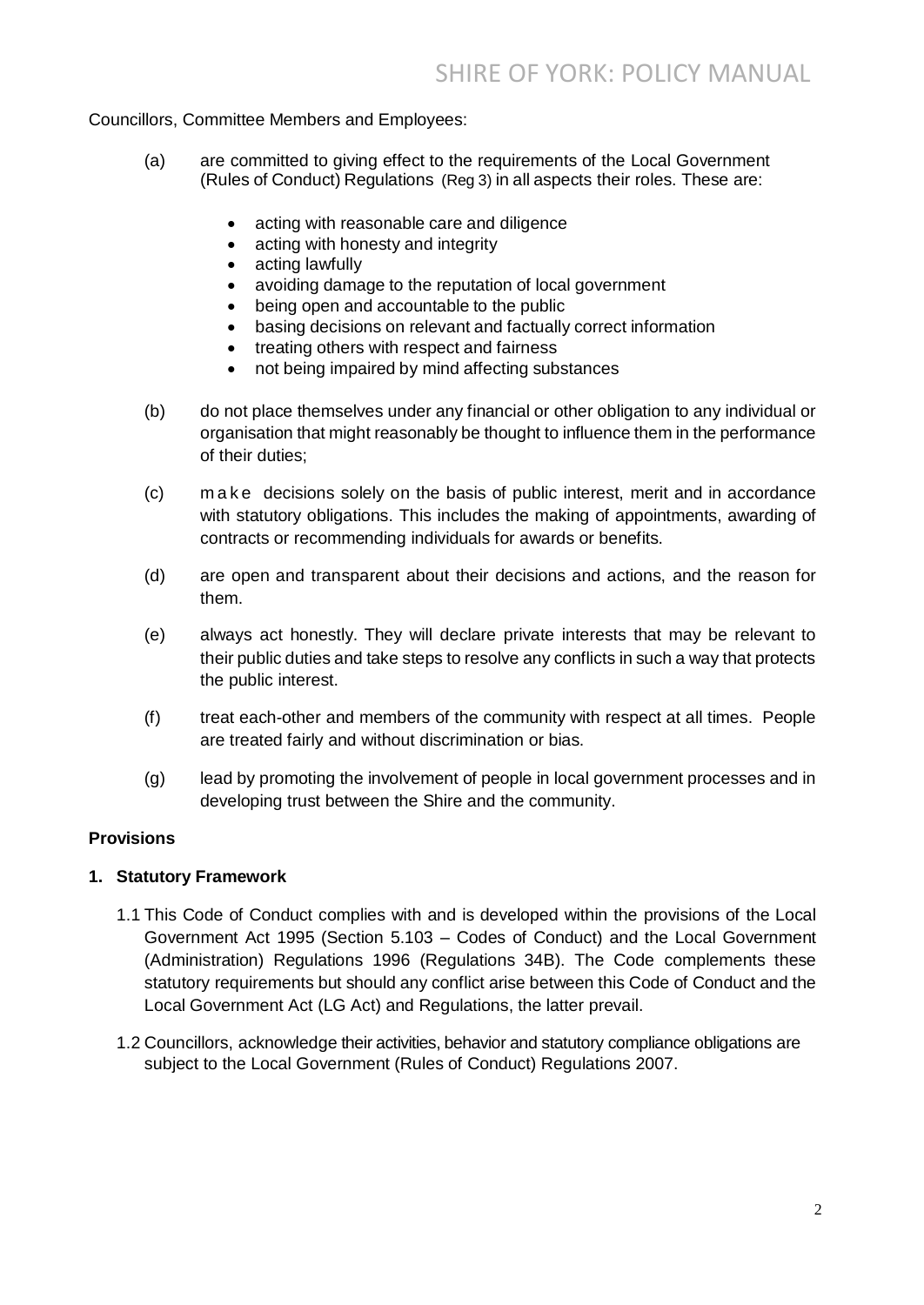## **2. Role of a Councillor**

- 2.1 The role of a Councillor is to:
	- **F** represent and advocate on behalf of the community:
	- resolve a preferred strategic direction taking into account the widest possible understanding of community needs and aspirations;
	- make robust and effective decisions in relation to services and initiatives intended to deliver on community expectations and strategic direction;
	- act as a careful steward of the community's assets owned, held and managed on behalf of the community.
- 2.2 This is underpinned by the provisions of the Local Government Act which provides that :

A Councillor:

- (a) Represents the interest of electors, ratepayers and residents of the district;
- (b) Provides leadership and guidance to the community in the district;
- (c) Facilitates communication between the community and council;
- (d) Participates in the Shire's decision-making processes at council and committee meetings; and
- (e) Performs such other functions as are given to a councillor by this Act or any other Act.

#### **3. Role of the CEO and Employees**

The role of employees is determined by the functions of the Chief Executive Officer as set out in s5.41 of the Local Government Act 1995:

The functions of the CEO are to:

- (a) advise the council in relation to the functions of a local government under this Act and other written laws; and
- (b) ensure that advice and information is available to the council so that informed decisions can be made; and
- (c) cause council decisions to be implemented; and
- (d) manage the day to day operations of the local government; and
- (e) liaise with the president on the local government's affairs and the performance of the local government's functions; and
- (f) speak on behalf of the local government if the president agrees; and
- (g) be responsible for the employment, management supervision, direction and dismissal of other employees (subject to section 5.37(2) in relation to senior employees); and
- (h) ensure that records and documents of the local government are properly kept for the purposes of this Act and any other written law; and
- (i) perform any other function specified or delegated by the local government or imposed under this Act or any other written law as a function to be performed by the CEO.

The CEO is responsible for the effective and efficient implementation of Council decisions and in turn all employees of the Shire are subject to the direction of the CEO.

Employees enable the functions of the Shire and the Council to be performed, and they have an obligation to: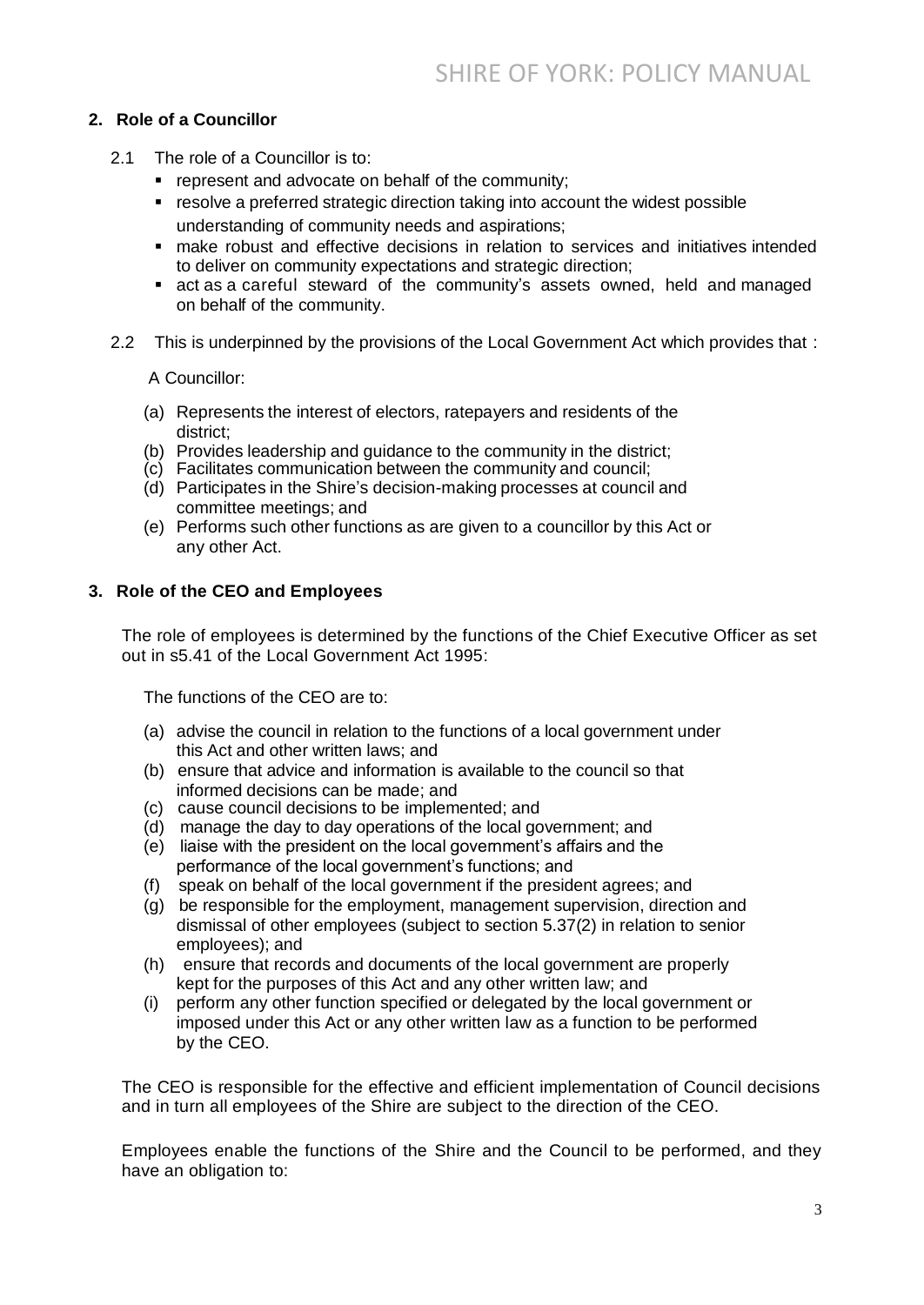- a) give their attention to the business of the Council while on duty,
- b) ensure that their work is carried out efficiently, economically and effectively;
- c) carry out lawful directions given by any person having authority to give such directions; and
- d) give effect to the lawful directions given by any person having authority to give such directions; and
- e) give effect to the lawful policies, decisions and practices of the Council, whether or not the employee agrees or approves of them.

#### **4. General Conduct Obligations**

Councillors, Committee Members and Employees:

- 4.1 acknowledge that they are subject to the provisions of the Local Government Act 1995 and in addition they will act in accordance with their obligation of fidelity to the Shire: to act honestly, in good faith and to the best of their abilities in the interest of the Shire.
- 4.2 will comply with the requirements of the Local Government Act 1995, the Local Government (Rules of Conduct) Regulations 2007 and the Local Government Administration Regulations 1996 (Regulations 34B and 34C).
- 4.3 will perform their roles impartially and in the public interest and act in good faith.
- 4.4 will make clear in any forum whether they are representing the Shire or whether they are acting on an individual basis. If they are acting as an individual they cannot speak on behalf of the Shire.
- 4.5 will be as informed as possible about the functions of the Council and be familiar with all Council Agenda reports and associated documents prior to a meeting where the items are to be considered.

#### Councillors:

- 4.6 will make every endeavour to attend all Council meetings and Forums and working and advisory groups to which they are appointed unless they have previously been granted leave of absence by resolution of Council, are ill and/or have provided an apology to the Chair for being unavailable for other reasons.
- 4.7 will make every endeavour to remain until the completion of business at Council meetings and forums, working and advisory groups unless there is an overriding reason for leaving early.
- 4.8 must not harass, discriminate, or support others who support or discriminate against any person, colleague, Council employee or member of the public.<sup>1</sup>
- 4.9 will respect the local law regulation Council meetings at all times and the role of the Presiding Member in managing the conduct of a meeting, forum, working or advisory group.

#### **5. Interactions with Employees**

#### **Councillors**

5.1 An effective Councillor will work as part of the Council team with the Chief Executive Officer and other Councillors and Employees. The team approach will occur if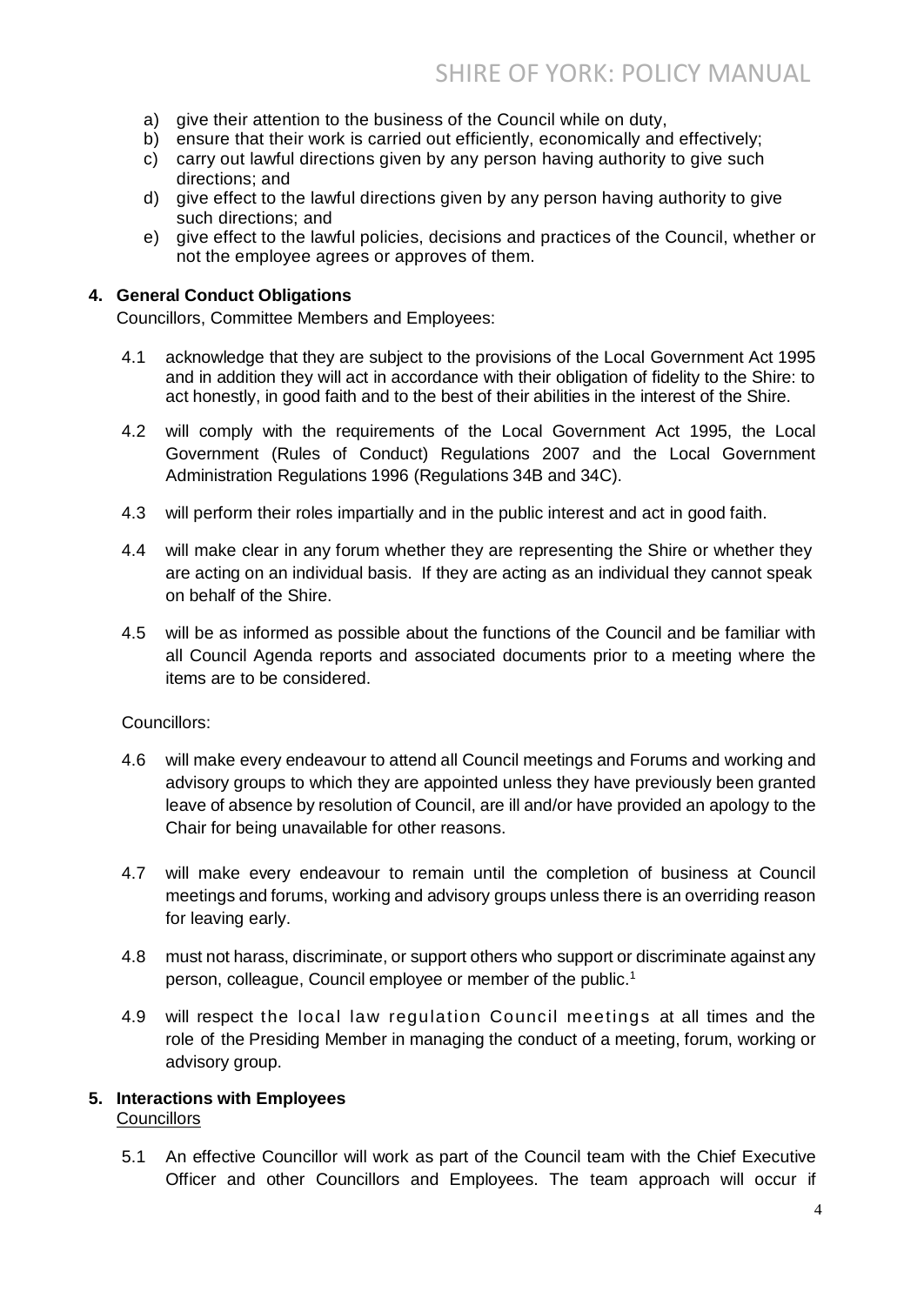Councillors and Employees have a mutual respect and work with each other to achieve the Council's goals and implement the Council's policies and strategies.

- 5.2 Councillors are responsible for setting the future direction of the Shire and making decisions in the best interest of the community. Councillors acknowledge they:
	- have no role in the day-to-day administration, management of and delivery of services
	- have no capacity to individually direct employees to carry out particular functions;
	- must refrain from publicly criticising employees (including whether in a Council meeting or via the media) in a way that casts aspersions on their professional reputation, character, ability, integrity, competence or credibility; and
	- ensure that no restrictions or undue influence are placed on the ability of employees to give professional advice to the Council.
- 5.3 Councillors have the right to raise issues and requests with the Chief Executive Officer.
- 5.4 Councillors must not contact employees on Shire related business other than in accordance with any procedures authorised by the CEO. Councillors shall not approach employees on the following matters:
	- other than Chief Executive Officer, for information on sensitive or controversial matters;
	- discussion of Council business outside the Council building or outside hours of work
- 5.5 Councillors must not attend on-site inspection meetings with lawyers and/or consultants engaged by the Shire associated with current or proposed legal proceedings (other than those where approval has been granted by the Council to participate).
- 5.6 *Access to Council Buildings*

Councillors are entitled to have access to all areas of Council buildings but must not enter employee-only areas of Shire buildings without the approval of the Chief Executive Officer, or as provided for in any Protocol.

## Employees

- 5.7 Employees are responsible for advising the Council, and implementing the decisions made by the Council. In undertaking these functions employees:
	- will comply with all relevant Council policies, codes and resolutions of which they have been made aware, relevant to their particular role;
	- provide accurate information to the Council and the public at all times;
	- will take all reasonable steps to ensure that the information upon which employees make decisions or actions are based is factually correct and that all information has been obtained and is considered;
	- will not release or divulge information that the Council or Chief Executive Officer has ordered to be kept confidential, or that the employee should reasonably know is information that is confidential;
	- will not make improper use of information, including confidential information obtained by virtue of their position;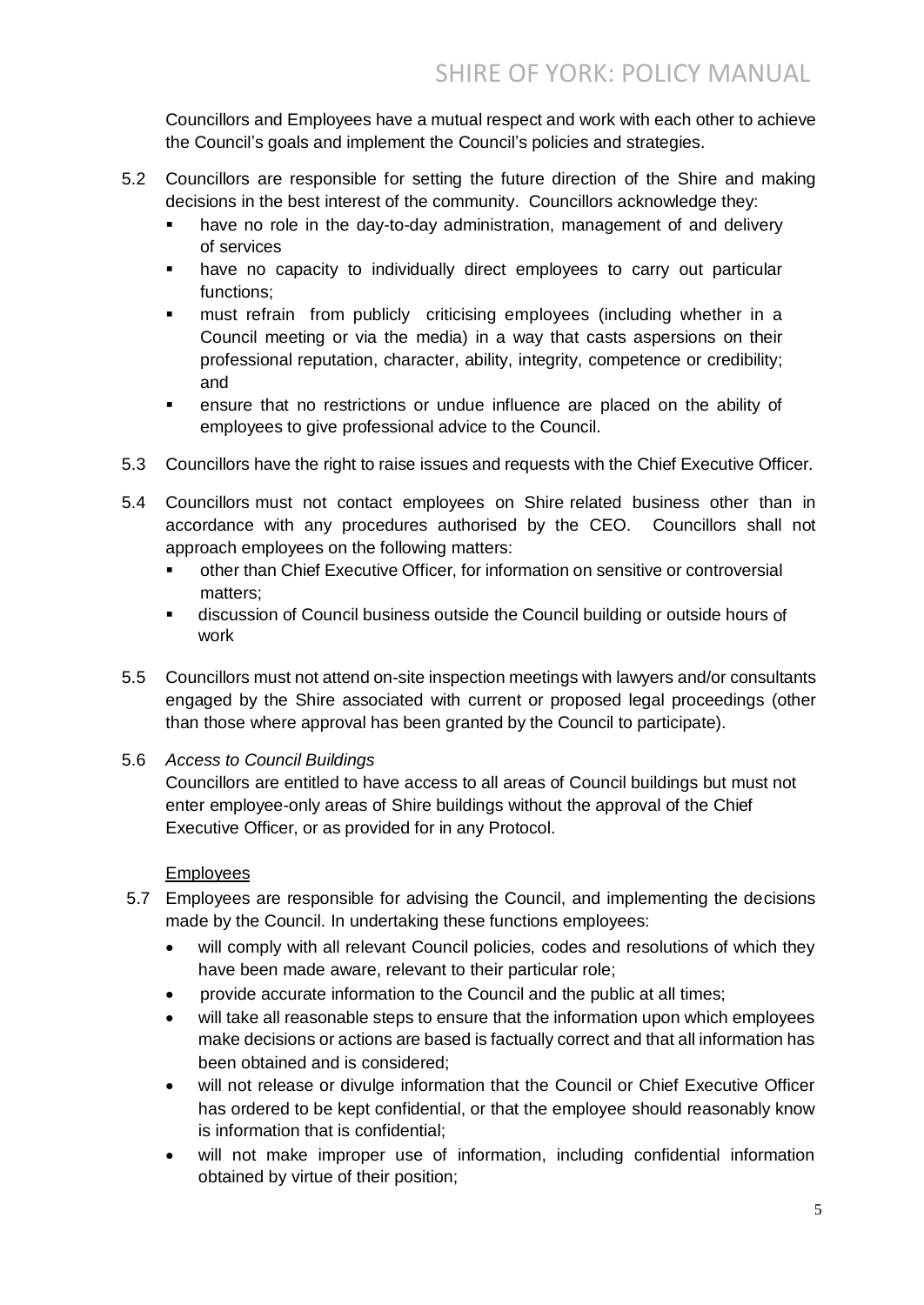- will ensure that relationships with external parties do not amount to interference by improper influence, affecting judgement, decisions and/or actions;
- will comply with all lawful and reasonable directions given by a person with authority to give such directions;
- will only make public comment in relation to their duties when specifically authorized so to do;
- will not make any public criticism of a personal nature of fellow Council employees or Councillors

## **6. Conflicts of Interest: Avoidance and Disclosure**

Conflicts of Interest are dealt with in the Local Government Act 1995, the Local Government (Rules of Conduct) Regulations 2007 and the Local Government (Administration) Regulations.

6.1 *Avoiding Conflicts of Interest*

Councillors, Committee Members and Employees will ensure that there is no real or perceived conflict of interest between their personal interests and the impartial fulfilment of their public duties. The onus for identifying and disclosing a conflict of interest rests with the individual.

6.2 Councillors will lodge a written notice with the Chief Executive Officer describing an intention to undertake a dealing in land within the Shire (other than their principal place of residence).

## 6.3 *Dealing with Lobbying*

When a Council is dealing with a town planning matter that is the subject of a formal application, it does so under the powers conferred by the State planning legislation. Council assumes the role of a planning authority and a Councillor the role of a planning commissioner. It is essential that in that role, the objectivity and the perceived objectivity of the participating Councillors is maintained and protected, so as not to put any decision process at risk.

"Lobbying" is a term used to cover those types of communication between Councillors and the community that include representations to Councillors by special interest groups, by individuals with a direct interest in a council decision and by advocates acting on behalf of others. Lobbying is common in local government. The most common form occurs when a group or individual makes direct contact with a Councillor in an attempt to influence a council decision.

In many cases lobbying is part of the democratic process and is an acceptable feature of the relationship between citizens and their elected representatives. It is in the public interest that lobbying is fair and does not undermine public confidence in impartial decision-making.

It is not possible to define every type of activity that could constitute inappropriate or unlawful lobbying. Generally, however, inappropriate or unlawful conduct on the part of someone lobbying a Councillor usually involves an attempt to obtain preferential consideration or treatment based on factors other than the merits of the matter.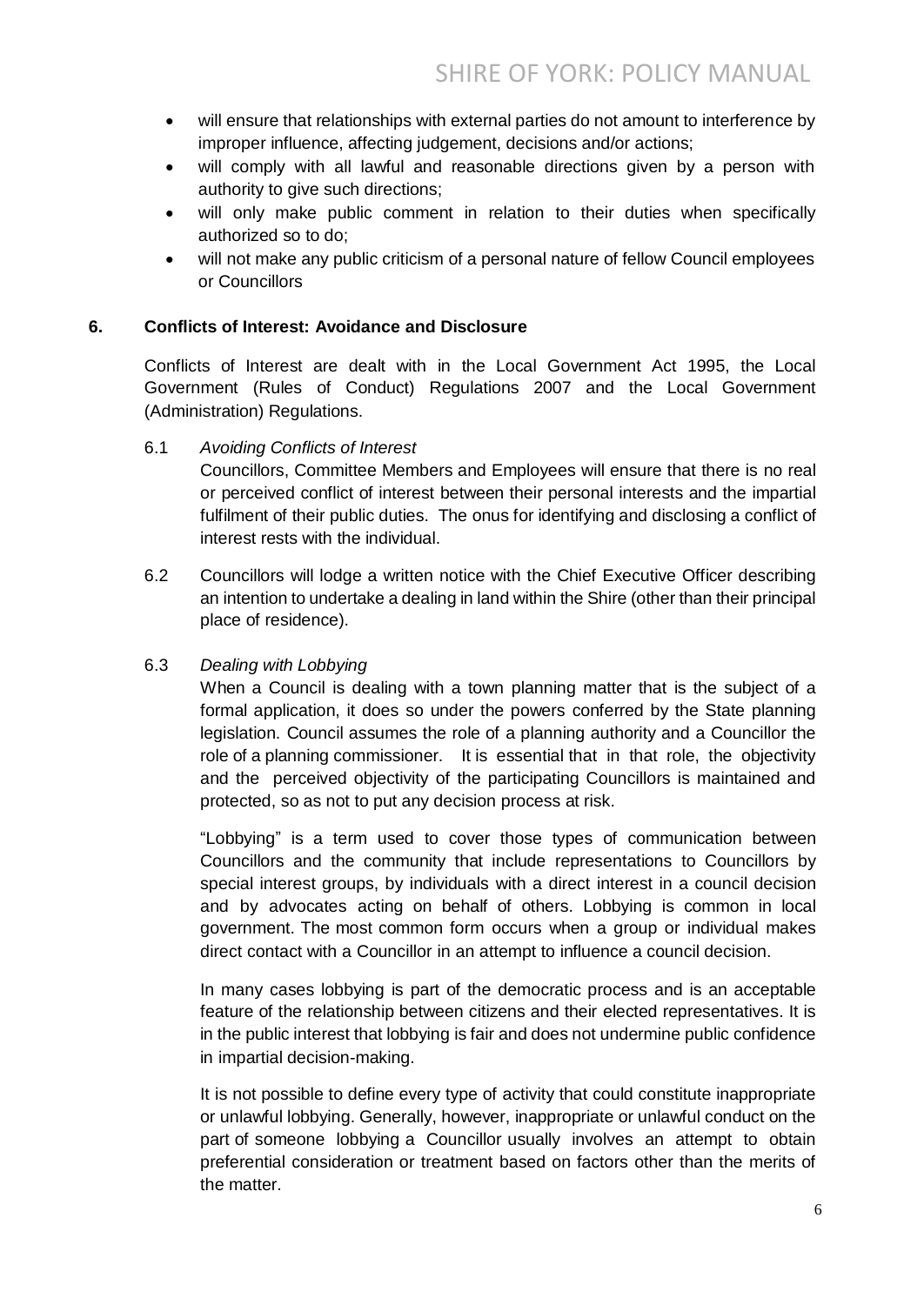Examples include:

- accepting undisclosed payments or benefits while making a decision that affects the gift giver's interests;
- accepting a political donation in return for the favourable exercise of discretion during decision-making;
- granting access to a particular individual or group while unreasonably denying similar access requested by another party;
- **Fact example 1** fettering discretion by giving undertakings to an interested party prior to considering all the information relevant to a decision;
- acting in a manner that exceeds the role of a Council Member as defined in section 2.8, 2.9 or 2.10 of the Local Government Act 1995;
- disclosing confidential information while being lobbied; and
- being unduly influenced by factors that are irrelevant to the merits of the matter under consideration.

Suspicions of inappropriate lobbying can occur when lobbying is not open to public scrutiny. Regardless of whether such suspicions are justified, they still have the potential to undermine public confidence in council decision-making and adversely affect a Councillor's reputation.

- 6.4 Councillors should exercise judgement when deciding whether to be involved in private meetings with people seeking to influence a council decision.
- 6.5 In making a decision as to whether be involved in private meetings, Councillors will:
	- a) have regard for protecting the integrity of Council's decision-making and perceptions of Council objectivity
	- b) have particular regard for implications for town planning application processes.

In this circumstance the following general approach shall be pursued:

- documenting meetings with proponents;
- generally conducting meetings in official locations, such as Council premises;
- having other people present during meetings:
- inviting applicants who have approached them for a meeting to discuss significant developments, to write to the Shire seeking a meeting with all the full Council and relevant employees
- providing copies of information presented during lobbying meetings to Shire employees for consideration and assessment (if required), distribution to other Councillors and filing as part of Council's records;
- asking people who have requested a meeting to put their arguments in writing;
- making a declaration at a Council meeting about lobbying activities involved in that are not part of Council's formal processes.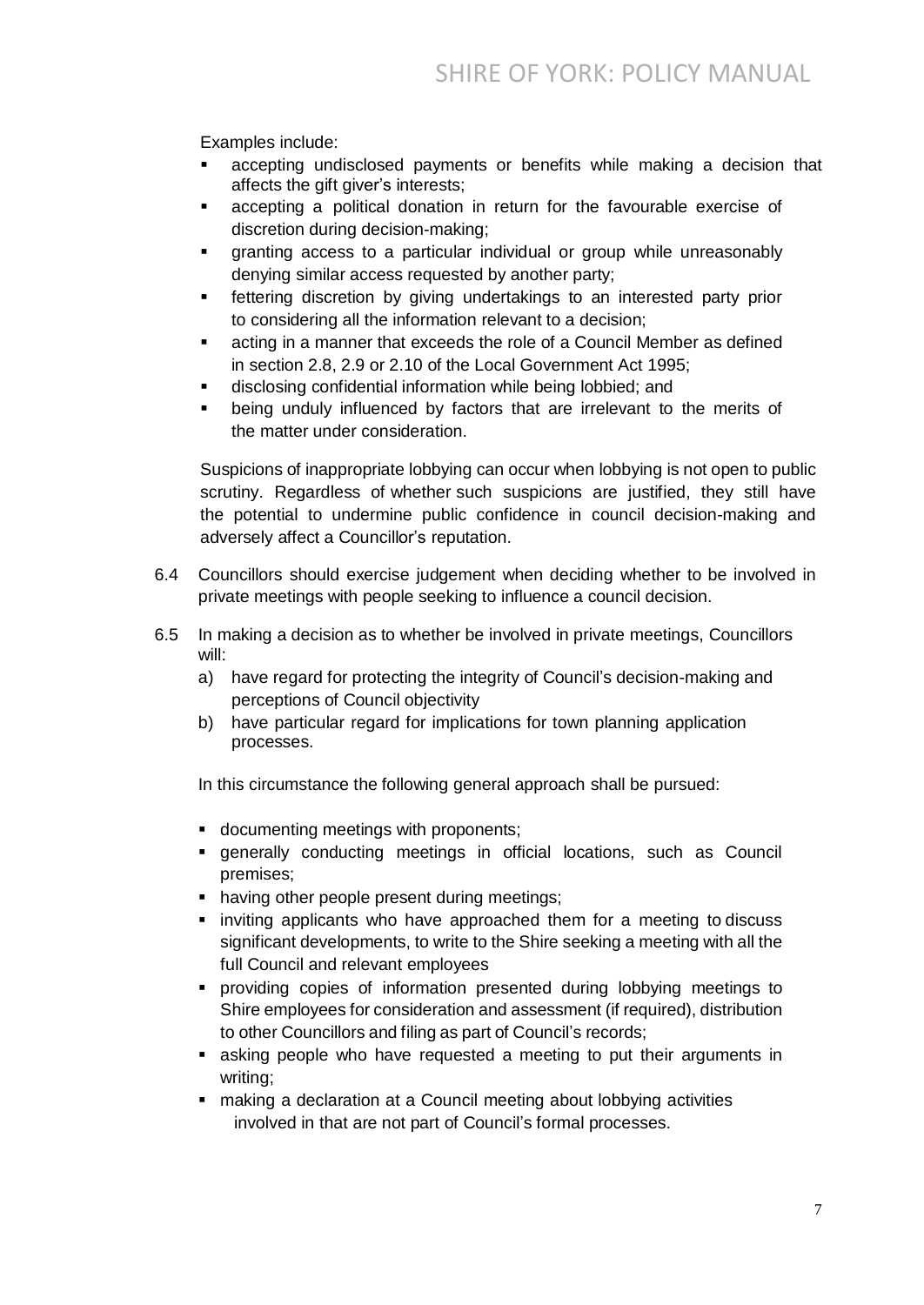6.6 Lobbying of Councillors in relation to tenders is not permissible. If a Councillor is approached by anyone in relation to a tender process that is either proposed or underway, they must immediately inform the Chief Executive Officer.

## 6.7 *Disclosure of Financial Interests*

Councillors, Committee Members and Employees must comply with the laws governing financial interests, including the disclosure of financial interests, set out in the Local Government Act 1995 (Division 6 Sections 5.59-5.90). Any Councillor who has disclosed a financial interest may not participate in the meeting while the matter is under discussion and may not vote on that matter.

## 6.8 *Disclosure of Impartiality Interests* Councillors must disclose any impartiality interest as set out under Regulation 11 of the Local Government (Rules of Conduct) Regulations 2007.

- 6.9 Where an impartiality or proximity interest has been disclosed, the Councillor who has made the disclosure shall leave the room where the Council meeting is being held while the Council considers whether the matter disclosed is of a scale or significance such that the Councillor should not participate in the debate or cast a vote. Should the Council resolve that participation in the matter is not appropriate, the Councillor will remain outside the meeting until the matter has been discussed and dealt with. Once completed the Councillor will return to the meeting. If the Council decides that the interest disclosed is not significant to the matter being dealt with, the Councillor may return to the meeting and participate in both debate and voting on the matter.
- 6.10 Where an employee has an interest in any matter to be discussed at a Council or Committee meeting attended by the employee then that employee is required to disclose the nature of the interest:
	- a) in a written notice given to the CEO before the meeting; or
	- b) at the meeting immediately before the matter is discussed.
- 6.11 Where an employee has an interest in any matter to be discussed at a Council or Committee meeting NOT attended by the employee then that employee is required to disclose the nature of any interest: a) in a written notice given to the CEO before the meeting; or b) at the time the advice is given.
- 6.12 Employees will not engage in any additional business or employment outside of the Council, whether paid or voluntary, without the prior written approval of the CEO.
- 6.13 It is recognised that employees lead full lives in a small community and from time to time they will have occasion to submit applications to the Shire for lawful activities. In some instances approvals (or not) may require the exercise of a discretion by another officer. Where such an application is received the CEO is to be advised by the applicant employee and the officer handling the application. The CEO will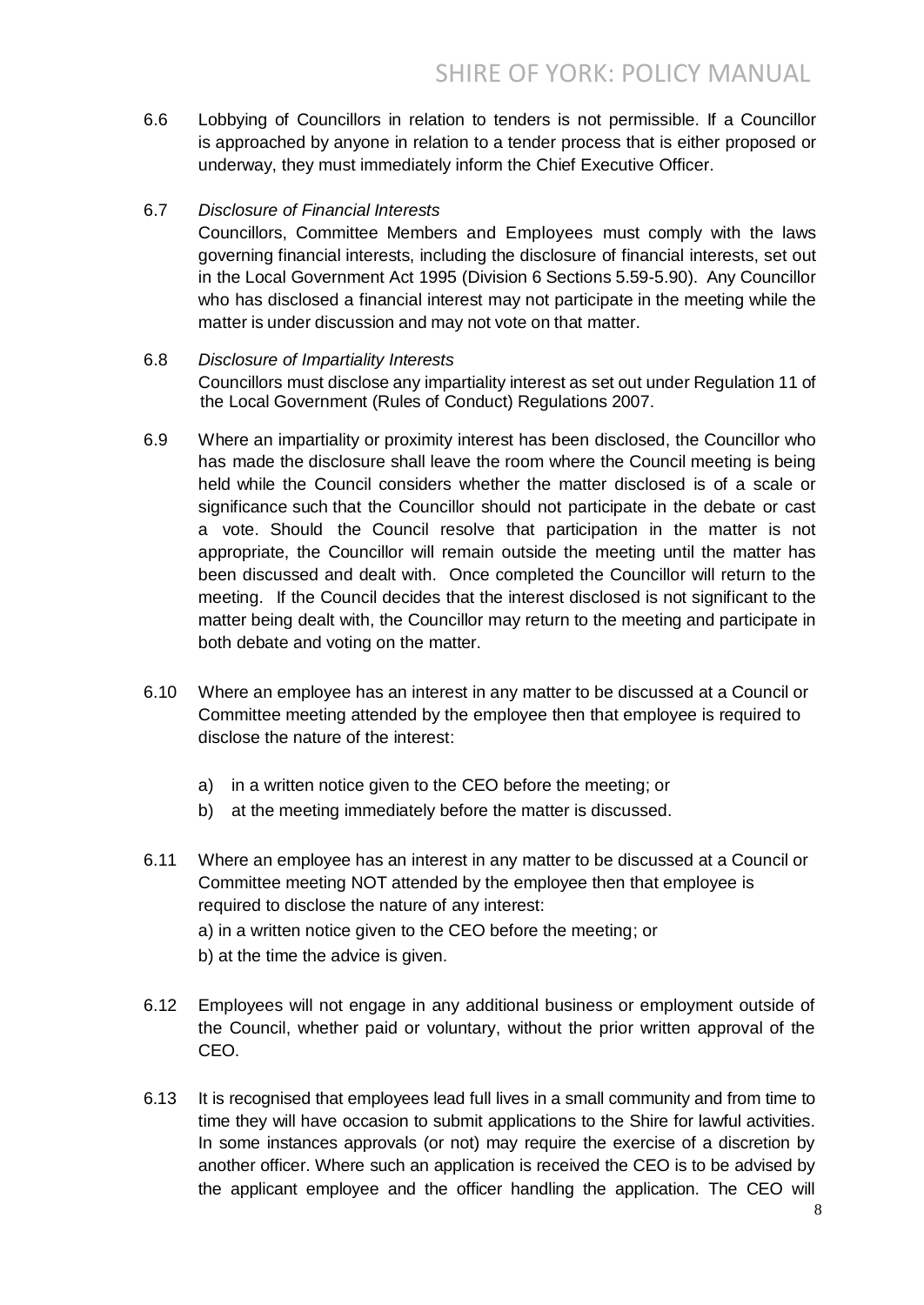determine any additional review process that may be required to ensure appropriate levels of probity and transparency.

## **7. Personal Benefit 2 :**

7.1 Gifts, and Contributions to Travel

Councillors, the Chief Executive Officer, employees with delegated powers and duties under Part 5, Division 4 of the Local Government Act, employees who are members of committees comprising elected members and employees; and any other employees nominated by the Council to be a designated employee must disclose all gifts, hospitality and contributions to travel according to the requirements set out under the Local Government Act 1995 and the Local Government (Rules of Conduct) Regulations – Regulation 12. The definitions of gift, notifiable gift, prohibited gift under this provision are provided the box below:

**'Gift'** means any disposition of property, or the conferral of any other financial benefit, made by one person in favour of another otherwise than by will (whether with or without an instrument in writing), without consideration in money or money's worth passing from the person in whose favour it is made to the other, or with such consideration so passing if the consideration is not fully adequate, but does not include any financial or other contribution to travel

**'notifiable gift',** in relation to a person who is a council member means

- (a) a gift worth between \$50 and \$300; or
- (b) a gift is one of 2 or more gifts given to the council member by the same person within a period of 6 months that are in total worth between \$50 and \$300;

'**prohibited gift'** in relation to a person who is a council member means –

- (a) a gift worth \$300 or more;
- (b) a gift that is one of 2 or more gifts given to the Council member by the same person within a six month period of 6 months that in total are worth \$300 or more.
- 7.2 Acceptance of a notifiable gift must be notified to the Chief Executive Officer within 10 days of accepting the gift. The notification must include:
	- a) the name of the person who gave the gift
	- b) the date on which the gift was accepted
	- c) a description, and the estimated value, of the gift; and
	- d) the nature of the relationship between the person who is a council member and the person who gave the gift
- 7.3 Acceptance of contributions to travel must be notified to the Chief Executive Officer within 10 days of accepting the contribution. The notification must include:
	- a) description of the contribution to travel

-

b) the name and address of the person who made the contribution to travel

 $^2$  NOTE: the legal requirements for 'Gifts' and 'Contributions to travel' are complex. This section of the Code provides a **summary of the requirements. A person described in 7.1 who is offered a gift or contribution to travel is strongly encouraged to seek advice on their obligations.**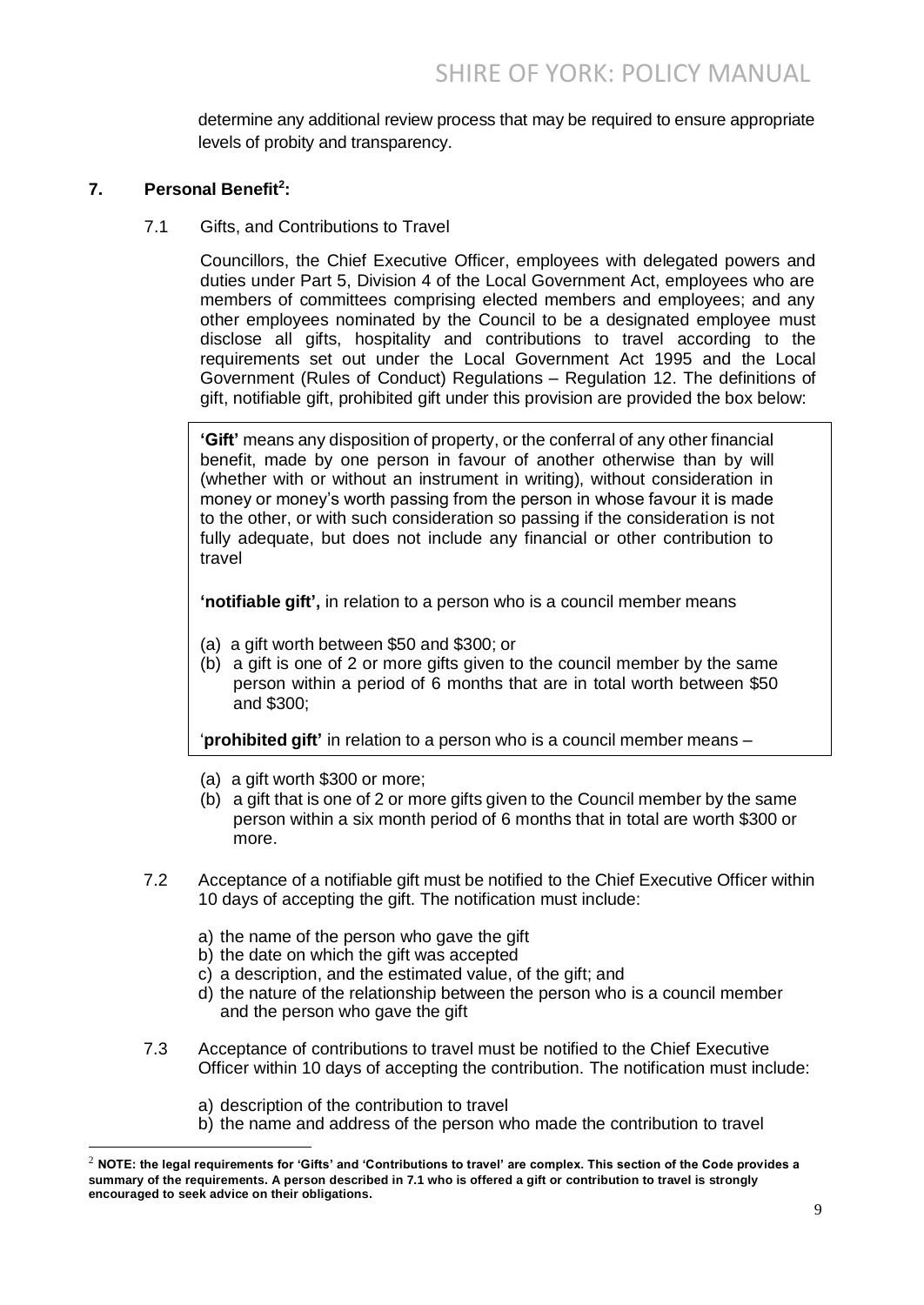- c) the date on which the contribution to travel was received
- d) The estimated value of the contribution to travel at the time it was made
- e) the nature of the relationship between the person receiving the contribution and the person who made the contribution
- f) a description of the travel undertaken; and
- g) date of the travel undertaken
- 7.4 The Chief Executive Officer will maintain a Register of disclosures in which details of notices of gifts and contributions to travel received are to be recorded.

The register is to be published on the Council's official website as well as made available for public inspection at the Council offices.

In addition to the statutory requirements the following policies apply.

- 7.5 Gifts of token value may be accepted by a Councillor, Committee Member, and Employee provided that the gift does not create a real or perceived sense of obligation that may lead to a perception of preferential service as a result of the gift. The following should be used as a guide for an Elected Member and/or Employee in determining whether to accept token gifts. Such gifts may be accepted only when the following have been considered:
	- such a gift is offered in an open or public forum and refusal would be obviously discourteous;
	- acceptance would not cause any potential perceived or actual compromise or conflict of interest;
	- the gift does not have a significant monetary value (as a guide, less than \$10); and
	- $\blacksquare$  the gift is not offered on a regular basis.
- 7.6 Any gift over \$10 in value must be registered (note that this value threshold is lower than the relevant Regulation and was inserted by the Council in the interests of Transparency.
- 7.7 Councillors, Committee Members and Employees must not solicit demand or request gifts or any personal benefit for themselves or another person by virtue of their position and must not seek or accept any payment, gift or benefit intended or likely to influence, or that could be reasonably perceived by an impartial observer as intended or likely to influence them to act in particular way (including making a particular decision).
- 7.8 A person or organisation wishing to demonstrate their appreciation for services received from Council should not present a gift or provide a benefit. Acceptable alternatives may include a letter of thanks or a thank-you card, as these are considered less likely to result in a situation that may compromise, or be perceived to compromise either party.
- 7.9 Councillors, Committee Members and Employees in an official capacity will from time to time receive invitations of hospitality to attend various functions and events. Where hospitality is only modest in nature and provides an opportunity to network or undertake business of a common purpose, it may be appropriate to accept such invitations.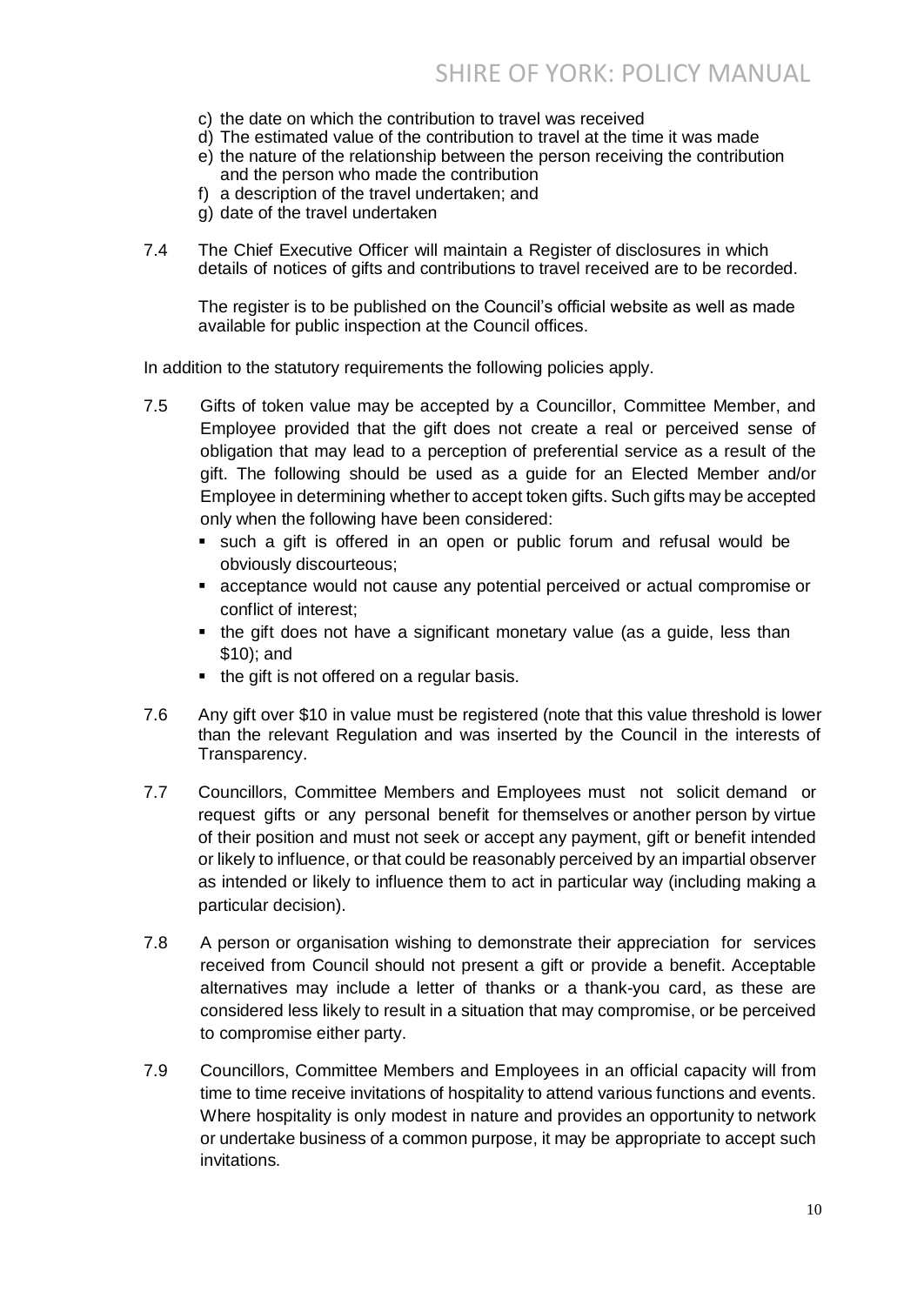Where there is benefit to the organization issuing the invitation in having a Council representative in attendance at the function or event this may constitute a 'consideration' in that the Council is contributing the cost in time and travel of the attendance of the Council representative thus negating the value of the hospitality. In such situations there is no disclosable gift.

In other cases the hospitality may constitute a gift and should be disclosed in accordance with the provisions of the Act and Regulations. Such hospitality should be disclosed on the basis of a reasonable calculation or assessment of value if paid for at commercial rates.

- 7.10 In the case of invitations to events, the thresholds for registration of such a gift set out in Clause 7.1 to 7.4 apply.
- 7.11 If acceptance of the hospitality is likely to create the impression that an attempt is being made to compromise the impartiality of the Councillor, Committee Member and Employee, or could be perceived as a conflict of interest, the offer of hospitality should be politely declined and recorded. Where possible any offer of hospitality made to a Councillor, Committee Member or Employee should be declared and approved prior to the event.

## 7.12 *Use of Shire Resources*

Councillors, Committee Members and Employees will:

- **•** be scrupulously honest in their use of the local government's resources and shall not misuse them or permit the misuse (or the appearance of misuse) by any other person or body;
- use the local government resources entrusted to them effectively and economically in the course of their duties;
- not use the local government's resources (including the services of Council employees) for private purposes (other than when supplied as part of a contract of employment), unless properly authorised to do so, and appropriate payments are made (as determined by the Chief Executive Officer).

#### 7.13 *Travel and Sustenance*

Councillors, Committee Members and Employees will only claim or accept travelling and sustenance expenses arising out of travel related matters which have a direct bearing on the services, policies or business of the local government in accordance with local government policy and the provisions of the Local Government Act 1995. (See also: G1.3 Governance: Travel and Accommodation)

7.14 Councillors, Committee Members and Employees shall be diligent in ensuring that the expenses claimed in accordance with Council policy relate to their functions and responsibilities and are appropriately acquitted.

#### 7.15 *Use of Confidential Information*

Councillors, Committee Members and Employees will not use confidential information to gain improper advantage for themselves or for or any other person or body.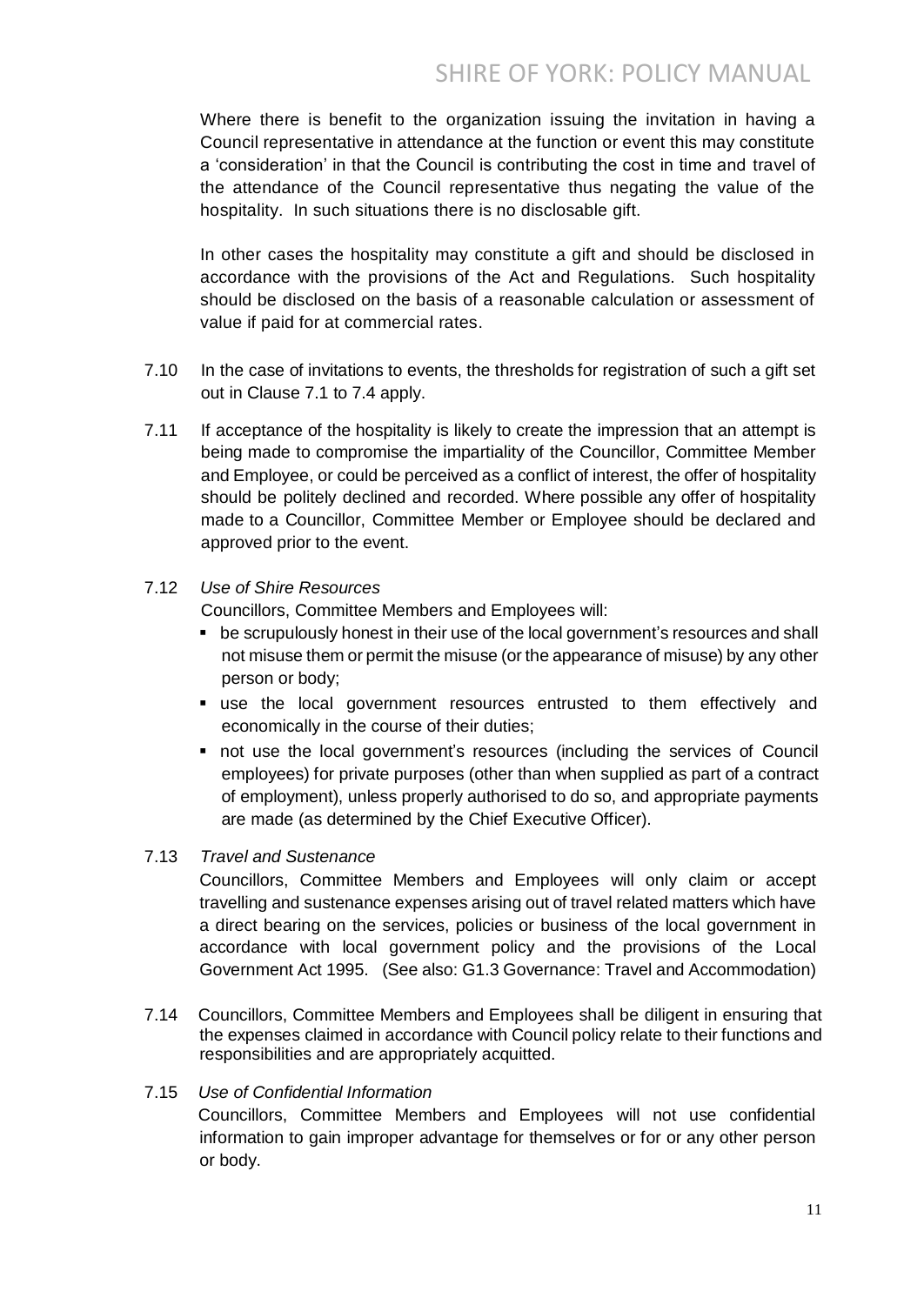### **8. Councillors Access to and Disclosure of Information**

- 8.1 In accordance with the Local Government Act 1995, Councillors are entitled to have access to all information necessary to properly perform their functions and comply with their responsibilities as Councillors.
- 8.2 Councillors will ensure that information provided will be used properly and to assist in the process of making reasonable and informed decisions on matters before the Council.
- 8.3 Councillors who have a personal (as distinct from civic) interest in a document of the Shire have the same rights of access as any member of the public.
- 8.4 Councillors have an obligation to properly examine all the information provided to them relating to matters that they are dealing with to enable them to make a decision on the matter.
- 8.5 *Use and Security of Information*

Councillors must comply with the Local Government (Rules of Conduct) Regulations 2007 in relation to the use and disclosure of information. The following extract is from Regulation 6 of the Rules of Conduct.

Use of Information

- (1) **confidential document** means a document marked by the CEO to clearly show that the information in the document is not to be disclosed.
- (2) A person who is a Council member must not disclose
	- (a) Information that the council member derived from a confidential document; or
	- (b) Information that the council member acquired at a closed meeting. other than information derived from a non-confidential document
- (3) Subregulation (2) does not prevent a person who is a council member from disclosing information –
	- (a) at a closed meeting
	- (b) to the extent specified by the council and subject to such other conditions as the council determines; or
	- (c) that is already in the public domain; or (d) to an officer of the Department: or
	- to an officer of the Department; or
	- (e) to the Minister; or
	- (f) to a legal practitioner for the purpose of obtaining legal advice; or
	- $(q)$  if the disclosure is required or permitted by law.
- 8.6 Councillors should:
	- only release confidential information if they have authority to do so;
	- only use confidential information for the purpose it is intended to be used.
	- abide by the Shire of York's Record Keeping Policy
- 8.7 A Councillor making an enquiry on a matter being considered by the Shire's administration or the Council, in which that Councillor has a personal/financial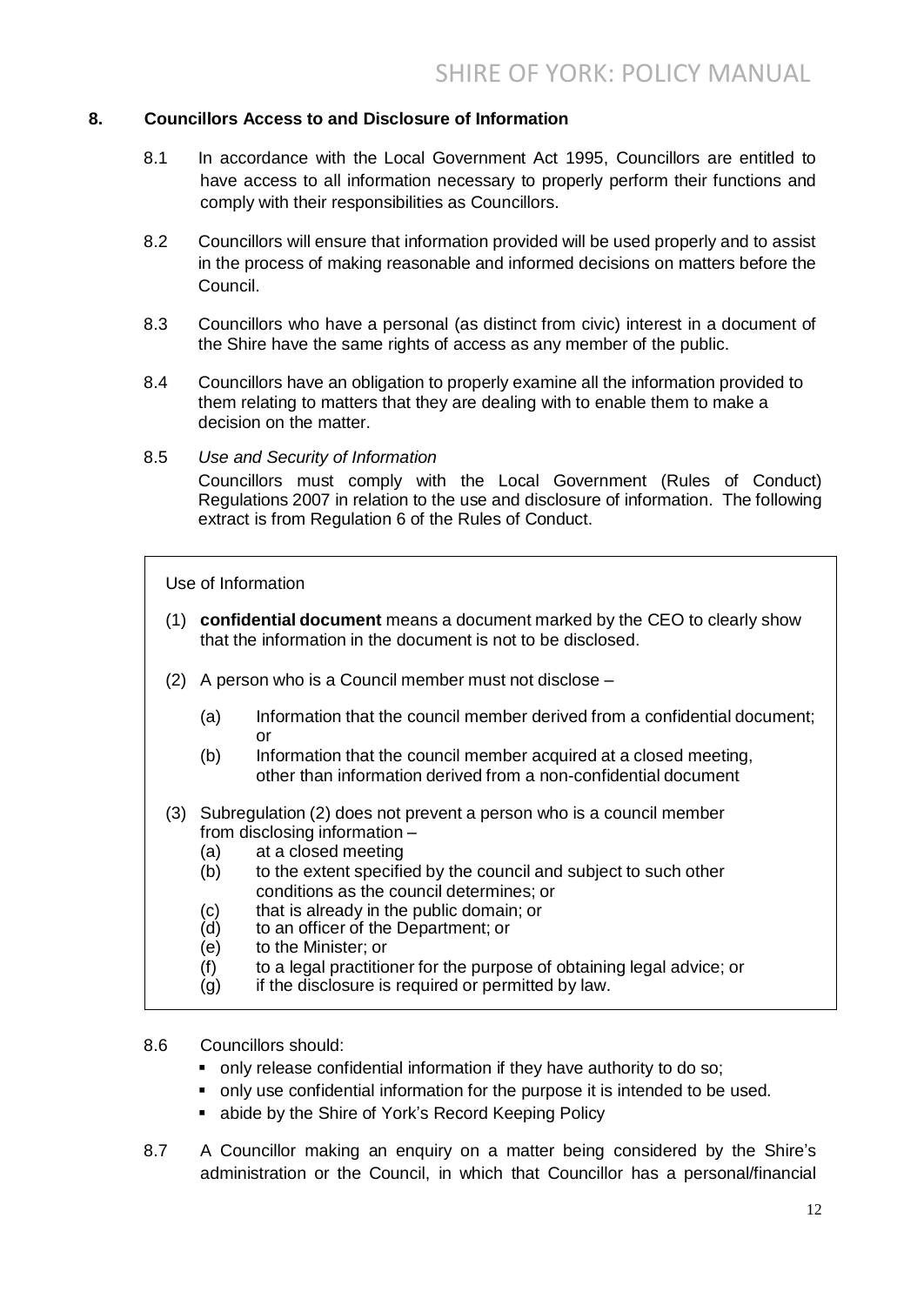interest shall seek the information only from the Chief Executive Officer and if required by the Chief Executive Officer, the request shall be in writing.

8.8 *Anonymous Communication*

A Councillor shall under no circumstances distribute anonymous documents or correspondence which contains offensive, derogatory, defamatory or false information and/or which may cause any reasonable person unwarranted offense. When received by them they shall cause such correspondence (which includes any printed or electronic communication) to be given immediately to the Chief Executive Officer or other appropriate authority or affected person, who will deal with such correspondence in an appropriate manner.

## **9. Councillors Communications and Public Relations**

9.1 Unless on approved leave of absence or unavailable for other reasons, Councillors shall respond to all written, electronic and verbal enquiries as soon as practicable, or within any agreed response protocols. An adequate response includes delegation to the Shire's employees for comment, response and action directly to the enquirer.

#### 9.2 *Shire President to Speak on Behalf of the Council*

In accordance with the Local Government Act 1995, the spokespersons for the Council are the Shire President and with the President's authorisation, the Chief Executive Officer, either of whom may make a statement on behalf of the Council.

9.3 The Shire President will only express the view or position of the Council, where the Council has formally determined a view or position. Where the Council has not determined the matter or has no clear view/position, the Shire President may express a view, providing he or she clearly prefaces such remarks as being their own personal views and not those of the Council.

## 9.4 *General Obligations*

Councillors need to adequately communicate the attitudes and decisions of the Council. In doing so Councillors should acknowledge that:

- as a Councillor there is respect for the decision making processes of the Council which are based on a decision of the majority of the Council;
- **Exercise information relating to decisions of the Council on approvals, permits** licensing etc. ought be communicated in an official capacity by a designated employee of the Shire ;
- **EX information concerning adopted policies, procedures and decisions of the** Council is conveyed accurately; and
- information of a confidential nature shall not be communicated until it is no longer treated as confidential
- 9.5 Councillors shall ensure that they make themselves accessible to the Shire of York community through publication of at least one of the following. Selection of the following will be at the discretion of the Councillor:
	- Private and/or Shire address or PO Box and Shire provided telephone/facsimile number;
	- **Business telephone number,**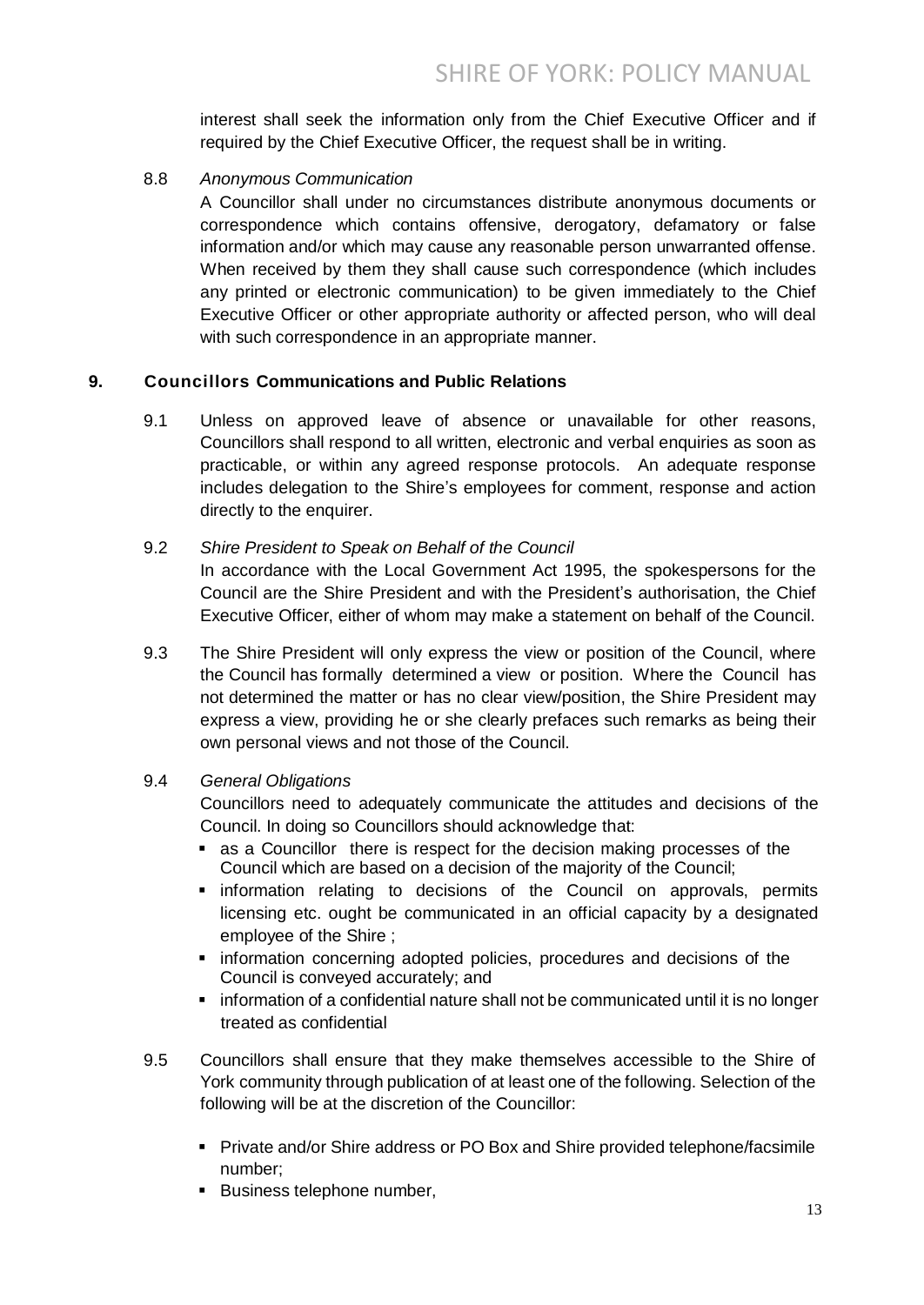- Mobile telephone number
- **Facsimile number, or**
- Mail address

(Note: Any telephone/facsimile or mobile phone number provided by the Shire will automatically be made available to the public and will be widely published.) Councillor contact details will be published in a range of Council communications (e.g.: Council publications)

#### 9.6 *Expression of Personal Views*

Councillors will not adversely reflect on a Council decision. This shall not prejudice a Councillor's right to express a personal opinion on issues of public interest.

- 9.7 Councillors are free to make their own personal position known about any matter, which is pertinent to the business of the Shire of York, including Council decisions provided that it cannot be construed to be a statement on behalf of the Council.
- 9.8 Councillors will refrain from making personal statements to the media without clearly prefacing such remarks that they are personal views and not those of the Council.

## 9.9 *Comment During a Formal Public Consultation Period* Councillors will:

- refrain from making public comment expressing a personal opinion which is biased, or may be perceived as biased or prejudging a matter whilst the matter is being advertised for public comment and/or is yet to be considered and determined by the Council
- clearly preface any of their remarks as being their own personal views and not those of the Council or in a way that could possibly be construed to be on behalf of the Council; and
- encourage members of the public to participate in community engagement and consultation processes and to make a written submission to the Shire.
- 9.10 The Shire President and/or the Chief Executive Officer may take appropriate action (including issuing a statement to the media) to correct any misinformation or erroneous information on a matter which is in the public arena.
- 9.11 *Defamation*

Councillors should note that:

- comments by them at meetings of the Council and/or Committees, Forums, Working or Advisory Groups of the Council are covered only by qualified privilege against defamation.
- a Councillor can only rely on the defence of qualified privilege whilst exercising the proper discharge of their duties, and doing so in the public interest.
- in order to maintain qualified privilege, a Councillor should ensure that comments made are pertinent to the business of local government and they are not made maliciously or without due regard to whether they represent the truth.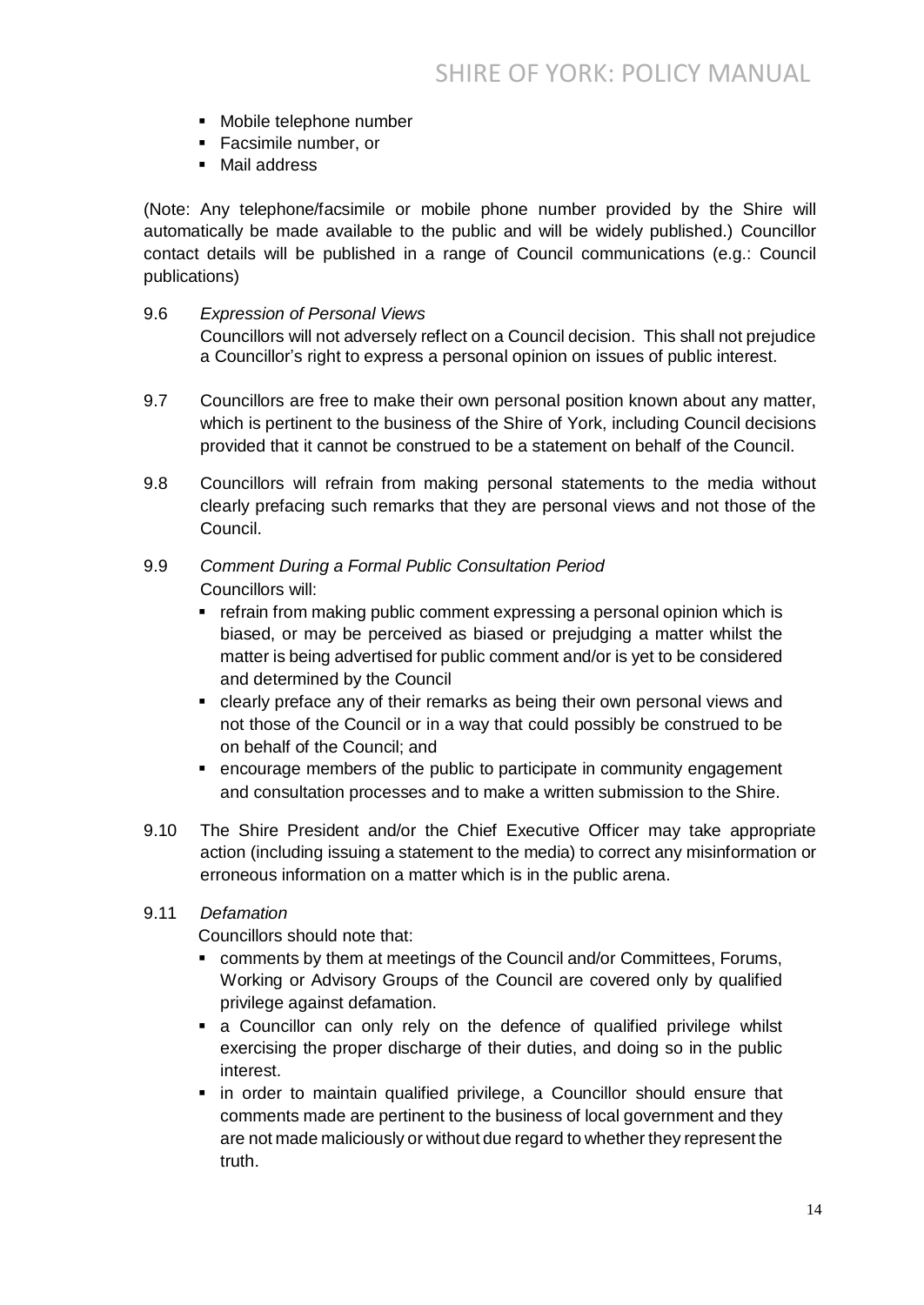## **10. Councillors Standard of Dress**

10.1 Councillors are expected to dress in a manner appropriate to their position, in particular, when attending meetings or representing the Shire in an official capacity.

#### **11. Implementation, Review, Compliance and Annual Reporting**

11.1 The Council will review the Code of Conduct after each Ordinary Council Election (i.e. every 2 years) and any amendments to the Code will be subsequently communicated to Councillors, Committee Members, employees and the community.

#### **12. Enforcement of the Code**

- 12.1 Councillors are required to make a declaration to comply with the Council's Code of Conduct upon being sworn in.
- 12.2 Any Councillor having concerns with regard to an actual, perceived, potential, intended or unintended breach of either the specific provisions or the spirit of the Code of Conduct, or any provisions of the Local Government Act, Regulations or Local Laws, should discuss those concerns with the Chief Executive Officer.
- 12.3 A decision to deal with a breach of the Code, other than any alleged misconduct under any relevant legislation, will be a decision of Council. Under the Local Law regulating Council meeting procedures where the circumstances warrant a prosecution may be initiated.
- 12.4 Employees will be required to confirm that they understand and will abide by the Code of Conduct. Any breach of the Code of Conduct will be dealt with by the CEO in accordance with the organisation's human resources disciplinary processes.

## **Key Terms/Definitions**

Not applicable